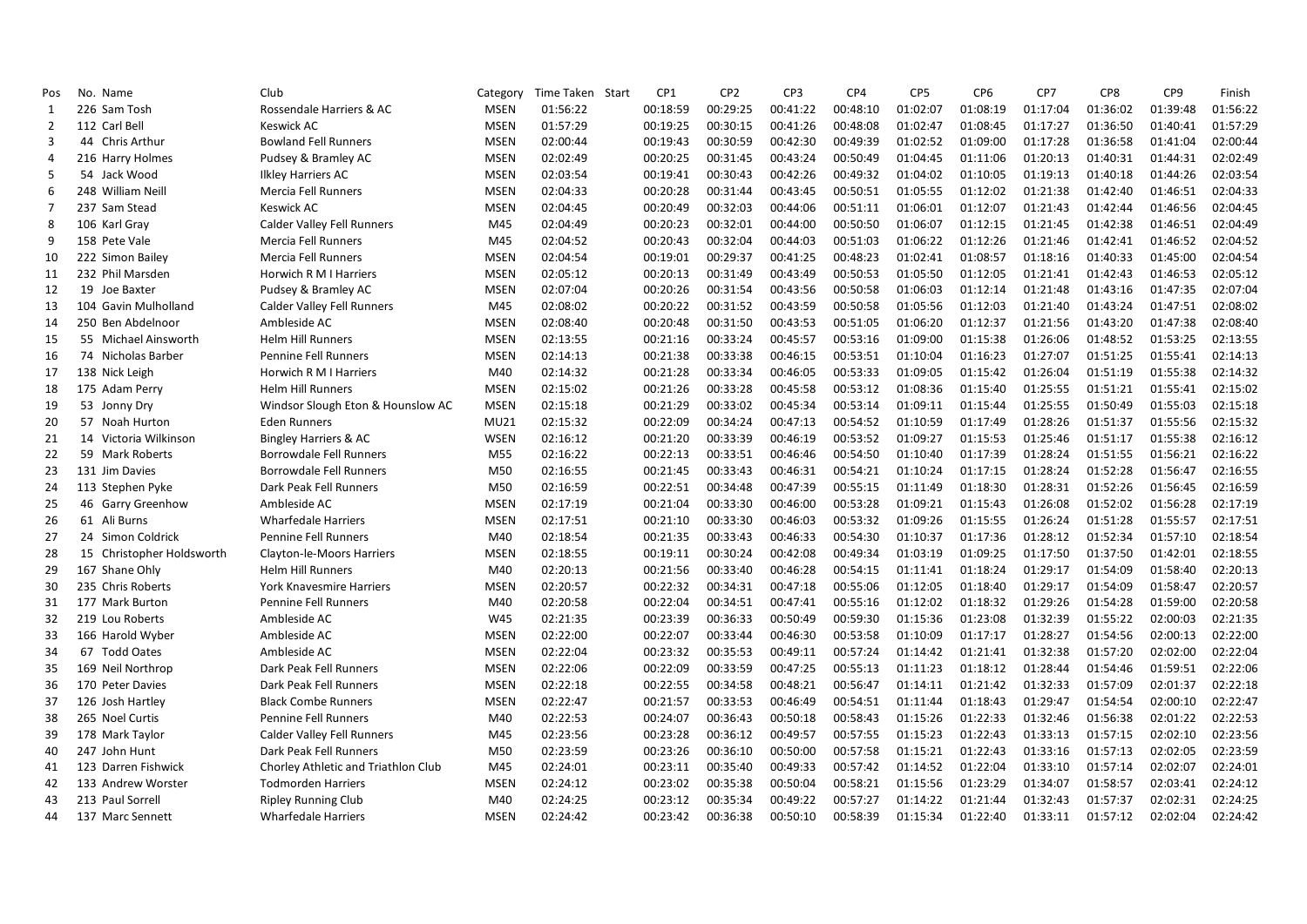| 45 | 172 Jim Mann             | <b>Helm Hill Runners</b>                     | M40         | 02:24:48 | 00:22:04 | 00:33:35 | 00:46:44 | 00:55:11 | 01:11:18 | 01:18:40 | 01:29:31 | 01:56:17 | 02:01:21 | 02:24:48 |
|----|--------------------------|----------------------------------------------|-------------|----------|----------|----------|----------|----------|----------|----------|----------|----------|----------|----------|
| 46 | 62 Nicholas Charlesworth | <b>Wharfedale Harriers</b>                   | M50         | 02:24:55 | 00:23:37 | 00:36:29 | 00:50:07 | 00:58:32 | 01:15:32 | 01:22:45 | 01:33:13 | 01:57:17 | 02:02:12 | 02:24:55 |
| 47 | 217 Dan Croft            | Macclesfield Harriers & AC                   | M50         | 02:25:05 | 00:23:17 | 00:35:45 | 00:49:50 | 00:58:15 | 01:15:41 | 01:23:11 | 01:33:16 | 01:57:41 | 02:02:38 | 02:25:05 |
| 48 | 118 Darren Kay           | <b>Calder Valley Fell Runners</b>            | M45         | 02:26:07 | 00:21:24 | 00:33:42 | 00:46:21 | 00:54:00 | 01:11:38 | 01:18:34 | 01:30:07 | 01:57:08 | 02:02:14 | 02:26:07 |
| 49 | 154 Jonathan Wright      | <b>Todmorden Harriers</b>                    | M45         | 02:26:32 | 00:22:13 | 00:34:14 | 00:47:22 | 00:55:18 | 01:11:58 | 01:18:54 | 01:30:37 | 01:56:42 | 02:01:34 | 02:26:32 |
| 50 | 139 Jonathan Bruton      | <b>Horwich R M I Harriers</b>                | <b>MSEN</b> | 02:28:07 | 00:21:59 | 00:33:55 | 00:46:41 | 00:54:52 | 01:11:28 | 01:18:23 | 01:29:55 | 01:58:25 | 02:03:39 | 02:28:07 |
| 51 | 69 Robert Little         | Dark Peak Fell Runners                       | <b>MSEN</b> | 02:29:43 | 00:20:46 | 00:32:02 | 00:44:28 | 00:52:49 | 01:08:37 | 01:15:47 | 01:26:00 | 01:54:44 | 02:00:30 | 02:29:43 |
| 52 | 207 Mike Nolan           | Dark Peak Fell Runners                       | M50         | 02:29:46 | 00:24:28 | 00:37:19 | 00:50:37 | 00:58:55 | 01:16:04 | 01:23:05 | 01:33:47 | 01:59:01 | 02:04:03 | 02:29:46 |
| 53 | 6<br>lan Symington       | <b>Calder Valley Fell Runners</b>            | <b>MSEN</b> | 02:30:32 | 00:25:48 | 00:38:51 | 00:52:48 | 01:01:03 | 01:19:47 | 01:26:37 | 01:38:35 | 02:03:44 | 02:08:25 | 02:30:32 |
| 54 | 107 Ed Gamble            | <b>Cheshire Hill Racers</b>                  | M50         | 02:30:42 | 00:25:07 | 00:39:02 | 00:53:29 | 01:01:43 | 01:19:57 | 01:26:54 | 01:38:23 | 02:03:14 | 02:08:13 | 02:30:42 |
| 55 | 40 Mark Walsh            | Horwich R M I Harriers                       | M45         | 02:30:58 | 00:24:22 | 00:37:53 | 00:51:45 | 01:00:04 | 01:19:04 | 01:26:38 | 01:38:18 | 02:03:34 | 02:08:24 | 02:30:58 |
| 56 | 258 Rob Furness          | <b>Wharfedale Harriers</b>                   | <b>MSEN</b> | 02:31:14 | 00:24:53 | 00:38:15 | 00:52:12 | 01:01:02 | 01:19:12 | 01:26:59 | 01:38:15 | 02:03:11 | 02:08:14 | 02:31:14 |
| 57 | 163 Stephen Edwards      | <b>Calder Valley Fell Runners</b>            | M40         | 02:31:42 | 00:24:37 | 00:37:56 | 00:52:03 | 01:00:06 | 01:17:52 | 01:26:40 | 01:38:20 | 02:03:56 | 02:08:54 | 02:31:42 |
| 58 | 38 Paul Hobbs            | <b>Todmorden Harriers</b>                    | M40         | 02:32:21 | 00:24:10 | 00:37:49 | 00:51:32 | 00:59:57 | 01:19:26 | 01:27:17 | 01:39:07 | 02:05:02 | 02:09:44 | 02:32:21 |
| 59 | 75 Steven Knowles        | <b>Pennine Fell Runners</b>                  | M45         | 02:32:43 | 00:24:09 | 00:37:17 | 00:51:21 | 00:59:51 | 01:18:27 | 01:27:01 | 01:38:15 | 02:03:54 | 02:08:53 | 02:32:43 |
| 60 | 249 Barry Wilkinson      | <b>Borrowdale Fell Runners</b>               | M50         | 02:34:13 | 00:27:19 | 00:41:05 | 00:55:44 | 01:04:18 | 01:21:56 | 01:30:46 | 01:42:19 | 02:07:21 | 02:12:01 | 02:34:13 |
| 61 | 135 Rick Stuart          | <b>Helm Hill Runners</b>                     | M50         | 02:35:54 | 00:24:03 | 00:37:30 | 00:51:50 | 01:00:19 | 01:19:25 | 01:27:15 | 01:39:30 | 02:06:37 | 02:11:45 | 02:35:54 |
| 62 | 233 Annie Roberts        | <b>Todmorden Harriers</b>                    | <b>WU23</b> | 02:36:27 | 00:27:42 | 00:41:53 | 00:56:45 | 01:05:37 | 01:25:20 | 01:32:55 | 01:44:37 | 02:09:54 | 02:14:35 | 02:36:27 |
| 63 | 262 Anna Lupton          | <b>Black Combe Runners</b>                   | <b>WSEN</b> | 02:36:28 | 00:24:34 | 00:37:44 | 00:51:41 | 00:59:38 | 01:19:21 | 01:26:32 | 01:38:42 | 02:08:42 | 02:13:39 | 02:36:28 |
| 64 | 225 Calvin Routledge     | Ambleside AC                                 | M45         | 02:36:34 | 00:24:47 | 00:37:46 | 00:51:23 | 00:59:35 | 01:18:48 | 01:26:26 | 01:38:21 | 02:06:22 | 02:11:20 | 02:36:34 |
| 65 | 134 Pez Holda            | Dark Peak Fell Runners                       | M40         | 02:36:40 | 00:27:16 | 00:41:13 | 00:56:04 | 01:04:38 | 01:24:01 | 01:31:17 | 01:43:11 | 02:09:24 | 02:14:27 | 02:36:40 |
| 66 | 136 Tom Bush             | <b>Pennine Fell Runners</b>                  | <b>MSEN</b> | 02:36:53 | 00:26:07 | 00:39:25 | 00:53:12 | 01:01:51 | 01:19:45 | 01:26:48 | 01:38:05 | 02:08:36 | 02:13:29 | 02:36:53 |
| 67 | 241 Andrew Holmes        | <b>Pennine Fell Runners</b>                  | <b>MSEN</b> | 02:36:55 | 00:24:24 | 00:37:13 | 00:50:55 | 00:59:47 | 01:16:54 | 01:26:24 | 01:37:09 | 02:08:45 | 02:13:42 | 02:36:55 |
| 68 | 21 Malcolm Fowler        | <b>Cheshire Hill Racers</b>                  | M50         | 02:37:01 | 00:25:12 | 00:39:01 | 00:53:37 | 01:02:54 | 01:20:52 | 01:32:58 | 01:44:00 | 02:09:37 | 02:14:32 | 02:37:01 |
| 69 | 212 Christian Poulton    | <b>Cambridge Harriers</b>                    | M50         | 02:37:05 | 00:24:06 | 00:37:02 | 00:51:07 | 00:59:34 | 01:16:51 | 01:26:34 | 01:37:30 | 02:08:50 | 02:13:56 | 02:37:05 |
| 70 | 52 James Byrne           | Ambleside AC                                 | M40         | 02:37:14 | 00:25:15 | 00:39:08 | 00:53:24 | 01:02:52 | 01:21:05 | 01:32:03 | 01:43:29 | 02:09:22 | 02:14:25 | 02:37:14 |
| 71 | 162 William Procter      | <b>Helm Hill Runners</b>                     | M60         | 02:37:15 | 00:25:09 | 00:39:29 | 00:54:34 | 01:03:25 | 01:22:54 | 01:32:08 | 01:43:38 | 02:09:20 | 02:14:20 | 02:37:15 |
| 72 | 218 Virgil Barton        | <b>Barlick Fell Runners</b>                  | M40         | 02:38:00 | 00:23:52 | 00:37:00 | 00:51:06 | 00:59:31 | 01:17:09 | 01:26:31 | 01:37:35 | 02:09:22 | 02:14:25 | 02:38:00 |
| 73 | 66 Peter German          | <b>Helm Hill Runners</b>                     | <b>MSEN</b> | 02:38:37 | 00:25:21 | 00:39:05 | 00:53:09 | 01:01:50 | 01:20:45 | 01:31:41 | 01:43:29 | 02:09:40 | 02:14:34 | 02:38:37 |
| 74 | 13 Stephen Morran        | Bolton United Harriers & AC                  | M60         | 02:39:02 | 00:26:02 | 00:40:11 | 00:55:18 | 01:03:59 | 01:23:06 | 01:31:09 | 01:43:45 | 02:10:10 | 02:15:13 | 02:39:02 |
| 75 | 12 Matthew Rooke         | <b>Black Combe Runners</b>                   | <b>MSEN</b> | 02:39:12 | 00:24:21 | 00:37:25 | 00:51:36 | 00:59:47 | 01:18:59 | 01:26:18 | 01:38:28 | 02:10:46 | 02:15:58 | 02:39:12 |
| 76 | 179 Romans Sustovs       | Calder Valley Fell Runners                   | <b>MSEN</b> | 02:39:22 | 00:25:43 | 00:39:47 | 00:55:20 | 01:04:03 | 01:24:16 | 01:31:38 | 01:43:54 | 02:11:33 | 02:16:52 | 02:39:22 |
| 77 | 64 Thomas Foster         | Mercia Fell Runners                          | M40         | 02:39:25 | 00:24:34 | 00:37:53 | 00:51:48 | 01:00:05 | 01:18:21 | 01:26:57 | 01:38:12 | 02:10:14 | 02:15:20 | 02:39:25 |
| 78 | 103 Duncan Cannon        | <b>Todmorden Harriers</b>                    | <b>MSEN</b> | 02:39:38 | 00:26:23 | 00:40:49 | 00:55:23 | 01:04:10 | 01:23:41 | 01:31:30 | 01:43:20 | 02:09:49 | 02:14:57 | 02:39:38 |
| 79 | 72 Andy Thompson         | <b>Helm Hill Runners</b>                     | <b>MSEN</b> | 02:39:58 | 00:24:38 | 00:37:51 | 00:51:40 | 01:00:03 | 01:18:03 | 01:26:21 | 01:37:31 | 02:13:09 | 02:18:01 | 02:39:58 |
| 80 | 102 Mark Bonner          | <b>Black Combe Runners</b>                   | M40         | 02:40:05 | 00:24:13 | 00:37:19 | 00:51:15 | 00:59:32 | 01:17:07 | 01:26:29 | 01:37:36 | 02:11:03 | 02:16:08 | 02:40:05 |
| 81 | 145 Philip Pearson       | Northern Fells Running Club                  | M55         | 02:40:16 | 00:26:02 | 00:39:40 | 00:54:05 | 01:02:53 | 01:21:49 | 01:33:01 | 01:44:26 | 02:11:23 | 02:16:39 | 02:40:16 |
| 82 | 115 Rebecca Rooke        | <b>Black Combe Runners</b>                   | <b>WSEN</b> | 02:40:22 | 00:26:45 | 00:40:52 | 00:55:42 | 01:05:01 | 01:24:18 | 01:32:11 | 01:43:56 | 02:10:56 | 02:16:27 | 02:40:22 |
| 83 | 128 Dan Stewart          | <b>Holmfirth Harriers AC</b>                 | M45         | 02:40:31 | 00:25:38 | 00:39:22 | 00:54:32 | 01:03:37 | 01:22:39 | 01:31:07 | 01:43:04 | 02:11:02 | 02:16:26 | 02:40:31 |
| 84 | 43 Barry Atkinson        | York Knavesmire Harriers                     | M55         | 02:40:35 | 00:25:38 | 00:39:49 | 00:54:08 | 01:02:55 | 01:22:06 | 01:32:55 | 01:44:43 | 02:11:52 | 02:17:05 | 02:40:35 |
| 85 | 228 Majka Kunicka        | Penistone Footpath Runners & Athletic C WSEN |             | 02:40:36 | 00:26:34 | 00:40:53 | 00:55:51 | 01:04:41 | 01:24:28 | 01:32:20 | 01:44:35 | 02:11:20 | 02:16:35 | 02:40:36 |
| 86 | 20 Paul Jeggo            | Springfield Striders RC                      | M55         | 02:40:47 | 00:26:34 | 00:40:39 | 00:54:54 | 01:03:33 | 01:22:38 | 01:30:56 | 01:43:26 | 02:10:27 | 02:15:44 | 02:40:47 |
| 87 | 240 Damian Kilpin        | Penistone Footpath Runners & Athletic C      | M40         | 02:41:01 | 00:25:39 | 00:39:05 | 00:52:57 | 01:01:20 | 01:20:36 | 01:31:36 | 01:43:41 | 02:10:17 | 02:15:29 | 02:41:01 |
| 88 | 161 Ben Kent             | <b>Helm Hill Runners</b>                     | MU21        | 02:41:58 | 00:25:10 | 00:38:56 | 00:53:15 | 01:01:48 | 01:20:33 | 01:31:25 | 01:43:25 | 02:09:45 | 02:14:52 | 02:41:58 |
| 89 | 260 Kristian Groom       | Dark Peak Fell Runners                       | M40         | 02:41:59 | 00:25:18 | 00:38:54 | 00:53:28 | 01:01:53 | 01:21:09 | 01:31:48 | 01:43:50 | 02:11:44 | 02:17:06 | 02:41:59 |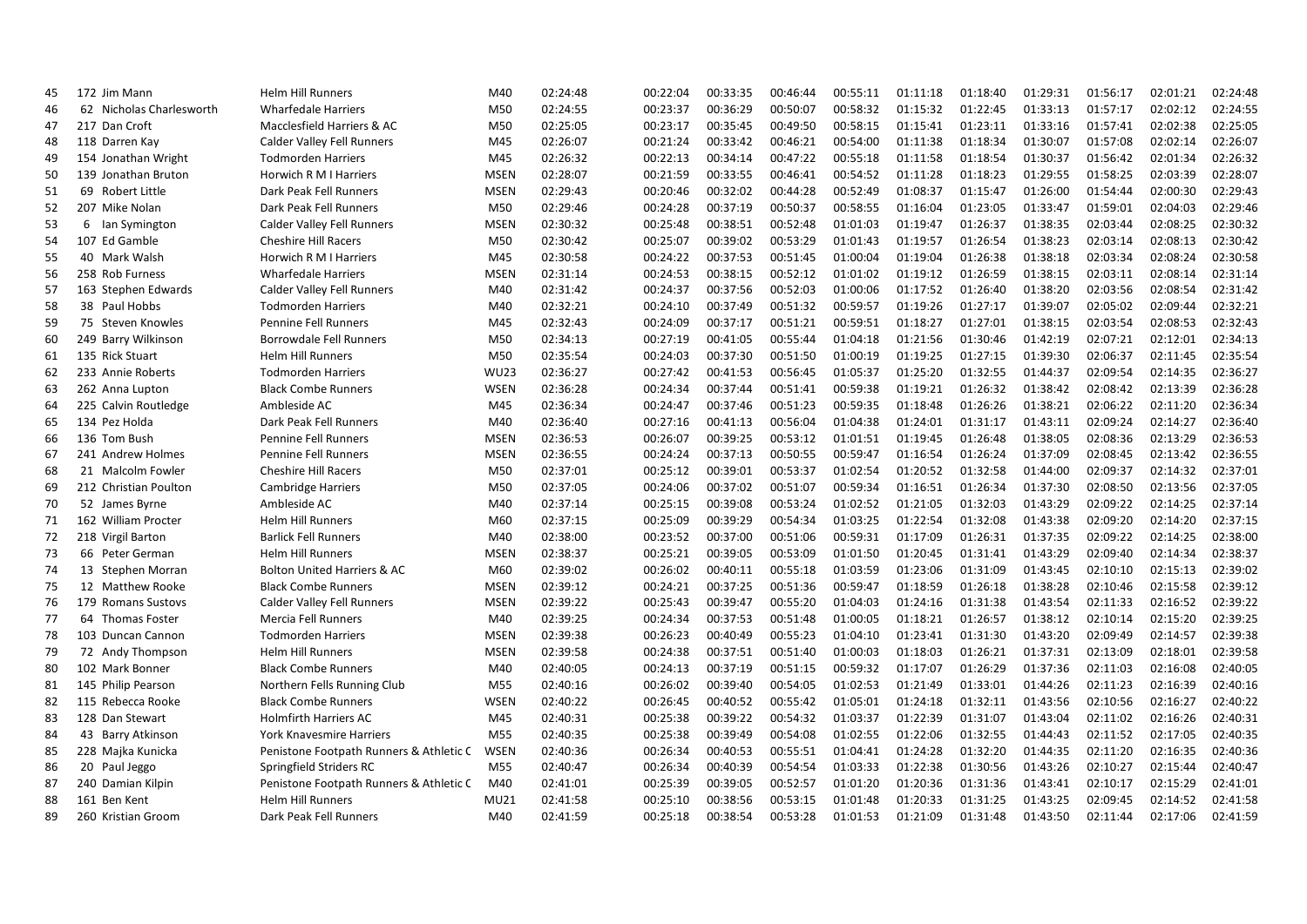| 90  | 109 Carlos Bedson      | <b>Cheshire Hill Racers</b>             | M45         | 02:42:01 | 00:25:42 | 00:39:21 | 00:54:38 | 01:03:30 | 01:23:33 | 01:31:34 | 01:43:49 | 02:11:31 | 02:16:51 | 02:42:01 |
|-----|------------------------|-----------------------------------------|-------------|----------|----------|----------|----------|----------|----------|----------|----------|----------|----------|----------|
| 91  | 124 Heidi Dent         | <b>Howgill Harriers</b>                 | <b>WSEN</b> | 02:42:34 | 00:25:45 | 00:40:30 | 00:55:28 | 01:04:36 | 01:23:51 | 01:31:59 | 01:43:48 | 02:10:56 | 02:16:24 | 02:42:34 |
| 92  | 236 Jenn Mattinson     | <b>Keswick AC</b>                       | <b>WSEN</b> | 02:42:48 | 00:27:59 | 00:43:23 | 00:59:19 | 01:09:07 | 01:27:30 | 01:35:50 | 01:47:35 | 02:14:47 | 02:20:18 | 02:42:48 |
| 93  | 63 Tom Smith           | <b>Bowland Fell Runners</b>             | M50         | 02:42:57 | 00:27:13 | 00:41:10 | 00:56:02 | 01:04:34 | 01:24:27 | 01:32:18 | 01:44:46 | 02:12:54 | 02:18:03 | 02:42:57 |
| 94  | 152 Chris Davies       | Saddleworth Runners Club                | M60         | 02:43:01 | 00:25:45 | 00:39:08 | 00:53:25 | 01:01:46 | 01:21:04 | 01:33:01 | 01:44:33 | 02:13:15 | 02:18:33 | 02:43:01 |
| 95  | 215 Andrew Han         | <b>Fulham Running Club</b>              | <b>MSEN</b> | 02:43:24 | 00:26:36 | 00:40:51 | 00:55:39 | 01:05:07 | 01:24:19 | 01:32:14 | 01:43:59 | 02:11:59 | 02:17:38 | 02:43:24 |
| 96  | 255 Garry Beardwood    | <b>Helm Hill Runners</b>                | M45         | 02:43:45 | 00:25:21 | 00:38:58 | 00:53:14 | 01:01:46 | 01:20:30 | 01:31:32 | 01:43:24 | 02:11:09 | 02:16:47 | 02:43:45 |
| 97  | 159 Dave McGuire       | <b>Wharfedale Harriers</b>              | M45         | 02:43:53 | 00:25:14 | 00:39:22 | 00:53:42 | 01:02:53 | 01:21:47 | 01:33:04 | 01:44:41 | 02:12:21 | 02:17:54 | 02:43:53 |
| 98  | 120 Matt Jackson       | <b>Ripley Running Club</b>              | <b>MSEN</b> | 02:44:00 | 00:26:17 | 00:40:45 | 00:55:34 | 01:04:37 | 01:24:08 | 01:31:59 | 01:44:16 | 02:13:05 | 02:18:27 | 02:44:00 |
| 99  | 28 Philip Shaw         | <b>Mansfield Harriers</b>               | M50         | 02:44:37 | 00:24:18 | 00:37:55 | 00:52:21 | 01:01:32 | 01:18:54 | 01:27:12 | 01:38:31 | 02:11:48 | 02:17:36 | 02:44:37 |
| 100 | 45 Jake Lodge          | Meltham AC                              | <b>MSEN</b> | 02:44:51 | 00:24:14 | 00:37:48 | 00:51:34 | 00:59:36 | 01:19:03 | 01:26:22 | 01:39:17 | 02:14:49 | 02:20:21 | 02:44:51 |
| 101 | 171 Hannah Russell     | <b>Helm Hill Runners</b>                | <b>WU21</b> | 02:44:51 | 00:25:47 | 00:40:05 | 00:54:36 | 01:03:17 | 01:22:28 | 01:31:00 | 01:43:31 | 02:11:06 | 02:16:50 | 02:44:51 |
| 102 | 160 Tim Werrett        | <b>Mercia Fell Runners</b>              | M45         | 02:45:57 | 00:22:50 | 00:35:15 | 00:49:32 | 00:58:15 | 01:16:16 | 01:24:47 | 01:37:27 | 02:10:14 | 02:15:24 | 02:45:57 |
| 103 | 142 Tom Ratcliffe      | York Knavesmire Harriers                | <b>MSEN</b> | 02:46:14 | 00:25:16 | 00:38:21 | 00:52:15 | 01:01:01 | 01:19:58 | 01:27:13 | 01:39:35 | 02:11:50 | 02:16:56 | 02:46:14 |
| 104 | 18 Alistair McInnes    | <b>Ilkley Harriers AC</b>               | <b>MSEN</b> | 02:49:33 | 00:23:32 | 00:36:07 | 00:50:19 | 00:58:57 | 01:17:42 | 01:26:35 | 01:38:39 | 02:15:51 | 02:21:44 | 02:49:33 |
| 105 | 71 Helen Elmore        | Dark Peak Fell Runners                  | W45         | 02:49:35 | 00:28:13 | 00:43:07 | 00:58:58 | 01:08:49 | 01:28:45 | 01:37:01 | 01:50:01 | 02:16:57 | 02:21:54 | 02:49:35 |
| 106 | 132 John Beetham       | <b>Keswick AC</b>                       | M40         | 02:49:46 | 00:27:33 | 00:42:03 | 00:56:55 | 01:06:36 | 01:27:00 | 01:35:12 | 01:47:52 | 02:16:56 | 02:22:16 | 02:49:46 |
| 107 | 203 Andy Barnett       | Dark Peak Fell Runners                  | M55         | 02:49:50 | 00:26:20 | 00:40:33 | 00:55:32 | 01:04:36 | 01:25:04 | 01:33:14 | 01:46:02 | 02:17:02 | 02:22:37 | 02:49:50 |
| 108 | 4 Chris Wilcox         | <b>Buckley Runners</b>                  | M60         | 02:49:57 | 00:27:12 | 00:41:32 | 00:57:03 | 01:06:49 | 01:26:57 | 01:35:21 | 01:48:51 | 02:18:08 | 02:23:32 | 02:49:57 |
| 109 | 259 Michael Cottam     | <b>Stadium Runners</b>                  | <b>MSEN</b> | 02:50:00 | $-----$  | -----    | $-----$  | $-----$  | -----    | -----    | -----    | -----    | -----    | 02:50:00 |
| 110 | 148 Gemma Ford         | <b>Todmorden Harriers</b>               | <b>WSEN</b> | 02:50:11 | 00:27:06 | 00:41:18 | 00:56:41 | 01:05:58 | 01:27:21 | 01:35:15 | 01:48:43 | 02:17:29 | 02:23:24 | 02:50:11 |
| 111 | 51 Natalie Hawkrigg    | Northern Fells Running Club             | W45         | 02:50:22 | 00:27:36 | 00:42:10 | 00:57:47 | 01:07:23 | 01:27:57 | 01:36:37 | 01:50:23 | 02:19:22 | 02:25:01 | 02:50:22 |
| 112 | 116 Lorraine Slater    | <b>Barlick Fell Runners</b>             | W45         | 02:50:30 | 00:28:25 | 00:43:39 | 00:59:32 | 01:08:58 | 01:28:58 | 01:37:04 | 01:50:48 | 02:19:42 | 02:25:22 | 02:50:30 |
| 113 | 37 Peter Tayler        | <b>Black Combe Runners</b>              | M55         | 02:51:58 | 00:27:39 | 00:42:21 | 00:58:23 | 01:08:42 | 01:29:22 | 01:38:04 | 01:52:05 | 02:20:59 | 02:26:28 | 02:51:58 |
| 114 | 245 Rebecca Patrick    | <b>Todmorden Harriers</b>               | W45         | 02:52:12 | 00:27:42 | 00:42:07 | 00:57:29 | 01:07:28 | 01:27:47 | 01:36:34 | 01:50:53 | 02:20:08 | 02:25:51 | 02:52:12 |
| 115 | 253 Jim Andrews        | <b>Helm Hill Runners</b>                | M50         | 02:52:32 | 00:28:59 | 00:44:25 | 01:00:30 | 01:09:58 | 01:29:17 | 01:37:37 | 01:51:00 | 02:19:45 | 02:25:30 | 02:52:32 |
| 116 | 238 Stephen Storey     | Penistone Footpath Runners & Athletic C | M60         | 02:52:49 | 00:29:43 | 00:44:59 | 01:00:37 | 01:10:02 | 01:31:12 | 01:39:35 | 01:52:44 | 02:21:08 | 02:26:48 | 02:52:49 |
| 117 | 242 Adam Neale         | <b>Cheshire Hill Racers</b>             | M45         | 02:52:51 | 00:27:17 | 00:42:03 | 00:57:54 | 01:07:42 | 01:28:28 | 01:37:11 | 01:50:59 | 02:20:21 | 02:26:02 | 02:52:51 |
| 118 | 56 Michelle Foxwell    | Ambleside AC                            | W40         | 02:52:55 | 00:28:16 | 00:43:25 | 00:59:20 | 01:09:03 | 01:29:00 | 01:37:16 | 01:50:49 | 02:19:41 | 02:25:27 | 02:52:55 |
| 119 | 1 Matthew Ray          | <b>Calder Valley Fell Runners</b>       | <b>MSEN</b> | 02:53:01 | 00:27:57 | 00:43:47 | 01:00:13 | 01:10:43 | 01:30:35 | 01:39:21 | 01:51:45 | 02:21:09 | 02:26:56 | 02:53:01 |
| 120 | 176 Holly Martin       | Pennine Fell Runners                    | <b>WSEN</b> | 02:54:31 | 00:28:23 | 00:43:33 | 00:59:31 | 01:09:08 | 01:29:59 | 01:38:18 | 01:52:55 | 02:22:21 | 02:28:14 | 02:54:31 |
| 121 | 146 Vincent Booth      | <b>Cheshire Hill Racers</b>             | M50         | 02:54:34 | 00:27:22 | 00:42:00 | 00:56:43 | 01:05:03 | 01:26:43 | 01:34:35 | 01:49:03 | 02:20:36 | 02:26:26 | 02:54:34 |
| 122 | 223 Alice Forster      | <b>Black Combe Runners</b>              | <b>WSEN</b> | 02:54:38 | 00:27:05 | 00:41:45 | 00:57:04 | 01:06:38 | 01:28:01 | 01:36:37 | 01:50:21 | 02:20:30 | 02:26:38 | 02:54:38 |
| 123 | 130 Brian Walton       | Horwich R M I Harriers                  | M60         | 02:54:39 | 00:29:48 | 00:45:03 | 01:01:22 | 01:11:13 | 01:31:16 | 01:39:43 | 01:52:24 | 02:21:16 | 02:27:08 | 02:54:39 |
| 124 | 257 Peter Crompton     | <b>Cumberland Fell Runners</b>          | M60         | 02:54:43 | 00:26:06 | 00:40:44 | 00:56:42 | 01:06:44 | 01:27:33 | 01:36:09 | 01:50:21 | 02:20:00 | 02:26:08 | 02:54:43 |
| 125 | 29 Trudy Beetham       | Keswick AC                              | W40         | 02:54:44 | 00:28:51 | 00:44:10 | 01:00:21 | 01:09:58 | 01:30:53 | 01:39:01 | 01:53:38 | 02:22:26 | 02:28:04 | 02:54:44 |
| 126 | 150 J Robert Williams  | Bingley Harriers & AC                   | <b>MSEN</b> | 02:55:07 | 00:26:42 | 00:40:57 | 00:56:45 | 01:06:42 | 01:27:04 | 01:35:46 | 01:49:16 | 02:20:07 | 02:26:53 | 02:55:07 |
| 127 | 3 Anna Jane Meeks      | Borrowdale Fell Runners                 | <b>W55</b>  | 02:55:13 | 00:27:35 | 00:42:37 | 00:59:04 | 01:08:53 | 01:29:15 | 01:37:50 | 01:51:49 | 02:21:45 | 02:27:40 | 02:55:13 |
| 128 | 122 Andy Dickenson     | Dark Peak Fell Runners                  | M50         | 02:55:18 | 00:26:26 | 00:40:46 | 00:55:38 | 01:04:39 | 01:25:26 | 01:33:25 | 01:47:02 | 02:19:37 | 02:25:54 | 02:55:18 |
| 129 | 149 Melanie Blackhurst | <b>Todmorden Harriers</b>               | <b>W50</b>  | 02:55:23 | 00:28:59 | 00:44:17 | 01:00:25 | 01:09:54 | 01:30:23 | 01:38:59 | 01:53:20 | 02:22:25 | 02:28:16 | 02:55:23 |
| 130 | 70 Lucy Spain          | <b>Helm Hill Runners</b>                | <b>WSEN</b> | 02:55:35 | 00:26:30 | 00:41:14 | 00:57:00 | 01:06:59 | 01:28:12 | 01:37:03 | 01:51:05 | 02:22:18 | 02:28:11 | 02:55:35 |
| 131 | 5 Helen Roberts        | <b>Calder Valley Fell Runners</b>       | <b>WSEN</b> | 02:56:29 | 00:28:49 | 00:44:09 | 01:00:20 | 01:09:56 | 01:30:51 | 01:39:39 | 01:53:55 | 02:24:20 | 02:30:16 | 02:56:29 |
| 132 | 239 Roger Laycock      | <b>Settle Harriers</b>                  | M55         | 02:56:39 | 00:29:04 | 00:44:23 | 01:00:06 | 01:09:50 | 01:31:02 | 01:39:32 | 01:53:36 | 02:24:23 | 02:30:18 | 02:56:39 |
| 133 | 164 Catherine Niblock  | <b>Helm Hill Runners</b>                | <b>WSEN</b> | 02:56:52 | 00:27:03 | 00:42:00 | 00:57:51 | 01:07:01 | 01:29:12 | 01:37:37 | 01:53:10 | 02:22:34 | 02:28:27 | 02:56:52 |
| 134 | 36 Ian Charlesworth    | Penistone Footpath Runners & Athletic C | M50         | 02:56:58 | 00:27:11 | 00:42:12 | 00:57:59 | 01:07:43 | 01:29:24 | 01:38:08 | 01:53:12 | 02:23:59 | 02:30:06 | 02:56:58 |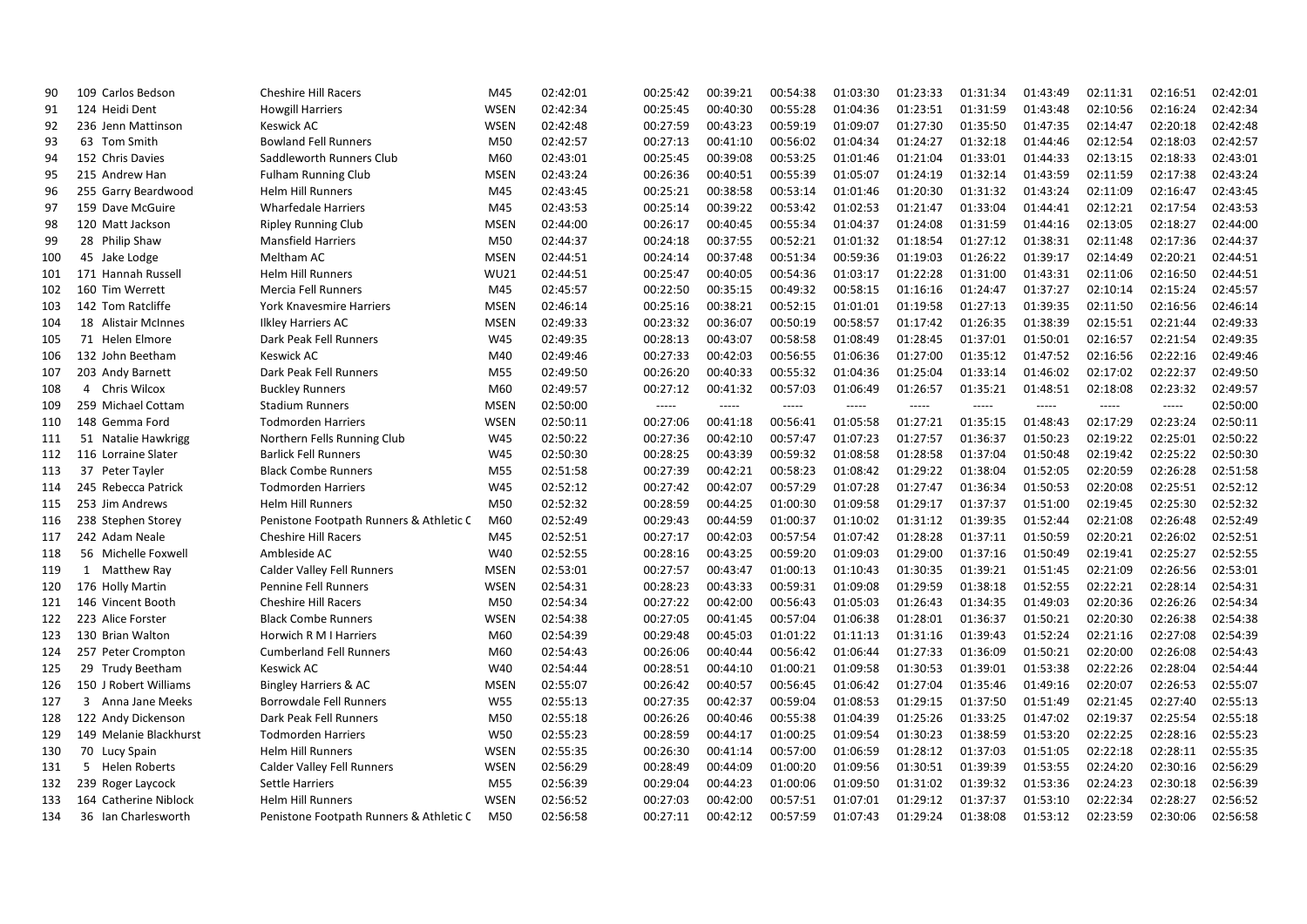| 135 | 31 Shaun Addison        | <b>Helm Hill Runners</b>                | M55         | 02:57:05 | 00:28:55 | 00:44:10 | 01:00:18 | 01:10:07 | 01:31:05 | 01:39:54 | 01:53:51 | 02:24:24 | 02:30:21 | 02:57:05 |
|-----|-------------------------|-----------------------------------------|-------------|----------|----------|----------|----------|----------|----------|----------|----------|----------|----------|----------|
| 136 | 165 Giles Bailey        | Meltham AC                              | M50         | 02:57:17 | 00:28:09 | 00:43:35 | 00:59:30 | 01:09:18 | 01:30:33 | 01:38:55 | 01:53:24 | 02:23:53 | 02:30:00 | 02:57:17 |
| 137 | 155 Andrew Bradley      | <b>Cumberland Fell Runners</b>          | M50         | 02:57:21 | 00:28:19 | 00:43:36 | 00:59:38 | 01:09:33 | 01:30:55 | 01:39:22 | 01:53:14 | 02:23:52 | 02:29:52 | 02:57:21 |
| 138 | 68 Andrew Petrie        | <b>Stadium Runners</b>                  | M40         | 02:57:22 | 00:28:10 | 00:43:40 | 00:59:41 | 01:09:18 | 01:30:42 | 01:38:57 | 01:53:36 | 02:24:20 | 02:30:14 | 02:57:22 |
| 139 | 39 Huw Jones            | Birmingham Running Athletics & Triathlo | M50         | 02:57:26 | 00:28:57 | 00:44:20 | 01:00:03 | 01:09:41 | 01:31:04 | 01:39:34 | 01:53:41 | 02:24:31 | 02:30:35 | 02:57:26 |
| 140 | 168 Bianca Dyer         | <b>Helm Hill Runners</b>                | W40         | 02:57:45 | 00:30:48 | 00:46:45 | 01:03:32 | 01:13:46 | 01:33:55 | 01:42:35 | 01:55:55 | 02:25:11 | 02:31:02 | 02:57:45 |
| 141 | 210 Jean Powell         | <b>Wharfedale Harriers</b>              | W45         | 02:58:01 | 00:28:46 | 00:44:07 | 01:00:35 | 01:10:06 | 01:31:58 | 01:40:39 | 01:55:16 | 02:26:10 | 02:31:56 | 02:58:01 |
| 142 | 127 Judy Howells        | <b>Wharfedale Harriers</b>              | W45         | 02:58:29 | 00:30:02 | 00:45:51 | 01:02:40 | 01:13:15 | 01:33:21 | 01:42:33 | 01:56:03 | 02:26:00 | 02:31:58 | 02:58:29 |
| 143 | 143 Martin Howard       | <b>Calder Valley Fell Runners</b>       | MU21        | 02:59:01 | 00:26:13 | 00:40:54 | 00:56:30 | 01:05:00 | 01:28:48 | 01:36:04 | 01:51:43 | 02:23:31 | 02:29:18 | 02:59:01 |
| 144 | 65 Brian Thompson       | <b>Helm Hill Runners</b>                | M60         | 02:59:01 | 00:26:42 | 00:41:21 | 00:56:56 | 01:06:47 | 01:27:49 | 01:37:12 | 01:51:26 | 02:22:31 | 02:28:43 | 02:59:01 |
| 145 | 264 Will Johnson        | Unattached                              | <b>MSEN</b> | 02:59:48 | 00:27:42 | 00:42:32 | 00:58:02 | 01:07:19 | 01:28:24 | 01:37:06 | 01:51:30 | 02:24:10 | 02:30:34 | 02:59:48 |
| 146 | 114 Peter Jackson       | <b>Barlick Fell Runners</b>             | M60         | 03:00:26 | 00:28:48 | 00:44:00 | 00:59:59 | 01:09:52 | 01:30:50 | 01:38:46 | 01:54:08 | 02:25:33 | 02:31:35 | 03:00:26 |
| 147 | 224 Steve Webb          | <b>Valley Striders AC</b>               | M55         | 03:00:40 | 00:26:45 | 00:41:01 | 00:56:01 | 01:05:34 | 01:25:44 | 01:34:39 | 01:48:29 | 02:22:39 | 02:29:43 | 03:00:40 |
| 148 | 261 Matthew Robinson    | Unattached                              | M40         | 03:00:45 | 00:30:21 | 00:46:06 | 01:02:24 | 01:12:10 | 01:32:45 | 01:42:08 | 01:56:21 | 02:26:15 | 02:32:12 | 03:00:45 |
| 149 | 201 Phil Wells          | <b>Calder Valley Fell Runners</b>       | M45         | 03:00:57 | 00:26:39 | 00:40:49 | 00:55:31 | 01:04:33 | 01:24:25 | 01:32:36 | 01:47:30 | 02:24:28 | 02:30:56 | 03:00:57 |
| 150 | 76 Peter Stobbs         | <b>Trawden Athletic Club</b>            | M50         | 03:02:20 | 00:31:38 | 00:47:34 | 01:03:33 | 01:13:30 | 01:34:33 | 01:42:36 | 01:56:11 | 02:26:12 | 02:31:47 | 03:02:20 |
| 151 | 129 Philip Hobbs        | <b>Holmfirth Harriers AC</b>            | M50         | 03:02:48 | 00:30:06 | 00:46:20 | 01:02:32 | 01:12:47 | 01:34:21 | 01:43:03 | 01:57:43 | 02:28:41 | 02:34:24 | 03:02:48 |
| 152 | 2 Mark Lehrle           | Glaxo Hoad Hill Harriers                | M40         | 03:04:10 | 00:27:31 | 00:43:16 | 00:59:30 | 01:09:37 | 01:30:58 | 01:40:29 | 01:54:43 | 02:27:23 | 02:34:00 | 03:04:10 |
| 153 | 35 Neil Sidaway         | <b>Cumberland Fell Runners</b>          | M55         | 03:04:14 | 00:28:18 | 00:43:43 | 00:59:40 | 01:09:34 | 01:31:31 | 01:40:21 | 01:54:32 | 02:27:17 | 02:34:13 | 03:04:14 |
| 154 | 9 Steve Wathall         | <b>Retford AC</b>                       | M55         | 03:04:18 | 00:30:09 | 00:46:04 | 01:02:28 | 01:12:44 | 01:34:26 | 01:43:07 | 01:57:40 | 02:29:38 | 02:35:59 | 03:04:18 |
| 155 | 204 Gary Bradley        | <b>Barlick Fell Runners</b>             | M50         | 03:04:22 | 00:28:35 | 00:43:58 | 00:59:58 | 01:09:48 | 01:31:25 | 01:40:16 | 01:55:13 | 02:29:10 | 02:35:17 | 03:04:22 |
| 156 | 16 Graham Brown         | Macclesfield Harriers & AC              | M45         | 03:04:31 | 00:28:40 | 00:44:32 | 01:00:33 | 01:10:18 | 01:33:15 | 01:42:20 | 01:57:47 | 02:30:30 | 02:36:21 | 03:04:31 |
| 157 | 220 Natalie Murphy      | Rossendale Harriers & AC                | <b>W50</b>  | 03:04:50 | 00:29:31 | 00:45:44 | 01:02:14 | 01:12:22 | 01:35:06 | 01:43:54 | 01:59:32 | 02:31:24 | 02:37:48 | 03:04:50 |
| 158 | 244 Claire Duffield     | <b>Todmorden Harriers</b>               | W40         | 03:05:00 | 00:29:24 | 00:44:50 | 01:01:17 | 01:10:59 | 01:33:38 | 01:42:26 | 01:58:16 | 02:30:50 | 02:37:05 | 03:05:00 |
| 159 | 111 Keith G Holmes      | Dark Peak Fell Runners                  | M60         | 03:05:34 | 00:30:44 | 00:46:46 | 01:03:40 | 01:13:48 | 01:35:32 | 01:44:42 | 01:59:36 | 02:31:23 | 02:37:46 | 03:05:34 |
| 160 | 49 Christopher Hewitson | <b>Congleton Harriers</b>               | M40         | 03:06:28 | 00:28:45 | 00:44:02 | 01:00:16 | 01:09:55 | 01:31:08 | 01:40:10 | 01:54:42 | 02:28:24 | 02:34:50 | 03:06:28 |
| 161 | 30 Robert Bumstead      | Valley Striders AC                      | M45         | 03:07:06 | 00:30:19 | 00:46:23 | 01:02:43 | 01:12:54 | 01:34:44 | 01:43:46 | 01:58:52 | 02:31:45 | 02:38:00 | 03:07:06 |
| 162 | 60 Paul Jennings        | <b>Cumberland Fell Runners</b>          | M50         | 03:07:33 | 00:30:11 | 00:46:06 | 01:02:51 | 01:12:58 | 01:34:59 | 01:43:49 | 01:59:01 | 02:31:34 | 02:37:57 | 03:07:33 |
| 163 | 206 Wilfred Bell        | <b>Howgill Harriers</b>                 | M60         | 03:07:51 | 00:30:04 | 00:46:15 | 01:03:37 | 01:13:55 | 01:36:36 | 01:45:47 | 02:01:26 | 02:33:51 | 02:40:02 | 03:07:51 |
| 164 | 105 Jim Wheldon         | <b>Baildon Runners</b>                  | M65         | 03:08:40 | 00:31:38 | 00:47:53 | 01:04:56 | 01:15:52 | 01:37:51 | 01:46:50 | 02:01:31 | 02:32:43 | 02:39:13 | 03:08:40 |
| 165 | 174 Alistar Smith       | Unattached                              | <b>MSEN</b> | 03:08:42 | 00:29:41 | 00:46:10 | 01:03:12 | 01:13:42 | 01:35:09 | 01:46:08 | 02:00:36 | 02:33:16 | 02:39:33 | 03:08:42 |
| 166 | 140 Alison Richards     | <b>Helm Hill Runners</b>                | W40         | 03:09:05 | 00:30:17 | 00:46:48 | 01:03:24 | 01:13:44 | 01:36:23 | 01:45:41 | 02:00:49 | 02:32:41 | 02:39:09 | 03:09:05 |
| 167 | 173 Jack Cooper         | Airienteers                             | <b>MSEN</b> | 03:09:14 | 00:29:42 | 00:46:08 | 01:03:06 | 01:13:42 | 01:35:10 | 01:46:05 | 02:01:02 | 02:33:24 | 02:39:43 | 03:09:14 |
| 168 | 73 Jim Gross            | Unattached                              | <b>MSEN</b> | 03:09:20 | 00:29:35 | 00:46:12 | 01:03:08 | 01:13:44 | 01:35:08 | 01:46:10 | 02:01:15 | 02:33:21 | 02:40:04 | 03:09:20 |
| 169 | 110 Pat Goodall         | <b>Totley AC</b>                        | W60         | 03:09:37 | 00:30:33 | 00:46:51 | 01:04:06 | 01:14:18 | 01:37:20 | 01:46:21 | 02:02:15 | 02:34:30 | 02:40:35 | 03:09:37 |
| 170 | 211 David Tait          | Dark Peak Fell Runners                  | M70         | 03:09:41 | 00:31:09 | 00:47:50 | 01:04:54 | 01:15:52 | 01:39:02 | 01:48:12 | 02:02:29 | 02:34:27 | 02:40:32 | 03:09:41 |
| 171 | 151 Ronald Rees         | <b>Pennine Fell Runners</b>             | M60         | 03:09:47 | 00:31:16 | 00:47:47 | 01:04:44 | 01:15:18 | 01:38:57 | 01:48:12 | 02:02:33 | 02:34:32 | 02:40:42 | 03:09:47 |
| 172 | 243 David Safranauskas  | <b>Cheshire Hill Racers</b>             | M50         | 03:10:03 | 00:27:48 | 00:43:03 | 00:59:09 | 01:09:16 | 01:30:48 | 01:40:04 | 01:54:40 | 02:29:40 | 02:37:01 | 03:10:03 |
| 173 | 121 Timothy Horrocks    | <b>Pennine Fell Runners</b>             | M50         | 03:10:41 | 00:28:35 | 00:44:02 | 01:00:28 | 01:10:14 | 01:33:11 | 01:42:21 | 01:58:53 | 02:33:13 | 02:39:36 | 03:10:41 |
| 174 | 119 Clem Dixon          | Cambridge Harriers                      | M55         | 03:12:24 | 00:28:26 | 00:43:36 | 00:59:50 | 01:10:37 | 01:31:38 | 01:41:53 | 01:57:21 | 02:32:11 | 02:39:31 | 03:12:24 |
| 175 | 221 Simon Austin        | <b>Black Combe Runners</b>              | <b>MSEN</b> | 03:12:40 | 00:28:54 | 00:45:13 | 01:02:05 | 01:12:08 | 01:35:35 | 01:44:30 | 02:00:03 | 02:32:47 | 02:39:16 | 03:12:40 |
| 176 | 153 Dan Taylor          | <b>Todmorden Harriers</b>               | <b>MSEN</b> | 03:12:52 | 00:30:49 | 00:46:52 | 01:03:24 | 01:14:08 | 01:37:04 | 01:45:52 | 02:01:46 | 02:35:21 | 02:41:44 | 03:12:52 |
| 177 | 234 Rowena Browne       | <b>Bowland Fell Runners</b>             | <b>W55</b>  | 03:13:00 | 00:29:28 | 00:45:43 | 01:03:31 | 01:13:41 | 01:35:55 | 01:45:30 | 02:00:54 | 02:33:45 | 02:40:46 | 03:13:00 |
| 178 | 157 Jo Wilcox           | <b>Helm Hill Runners</b>                | W50         | 03:14:51 | 00:30:36 | 00:47:31 | 01:04:43 | 01:15:33 | 01:38:49 | 01:48:25 | 02:02:50 | 02:36:57 | 02:43:22 | 03:14:51 |
| 179 | 252 Garth De Roux       | <b>Horsforth Harriers</b>               | M40         | 03:15:17 | 00:27:54 | 00:43:46 | 01:00:12 | 01:10:13 | 01:34:28 | 01:43:57 | 02:01:09 | 02:35:40 | 02:42:39 | 03:15:17 |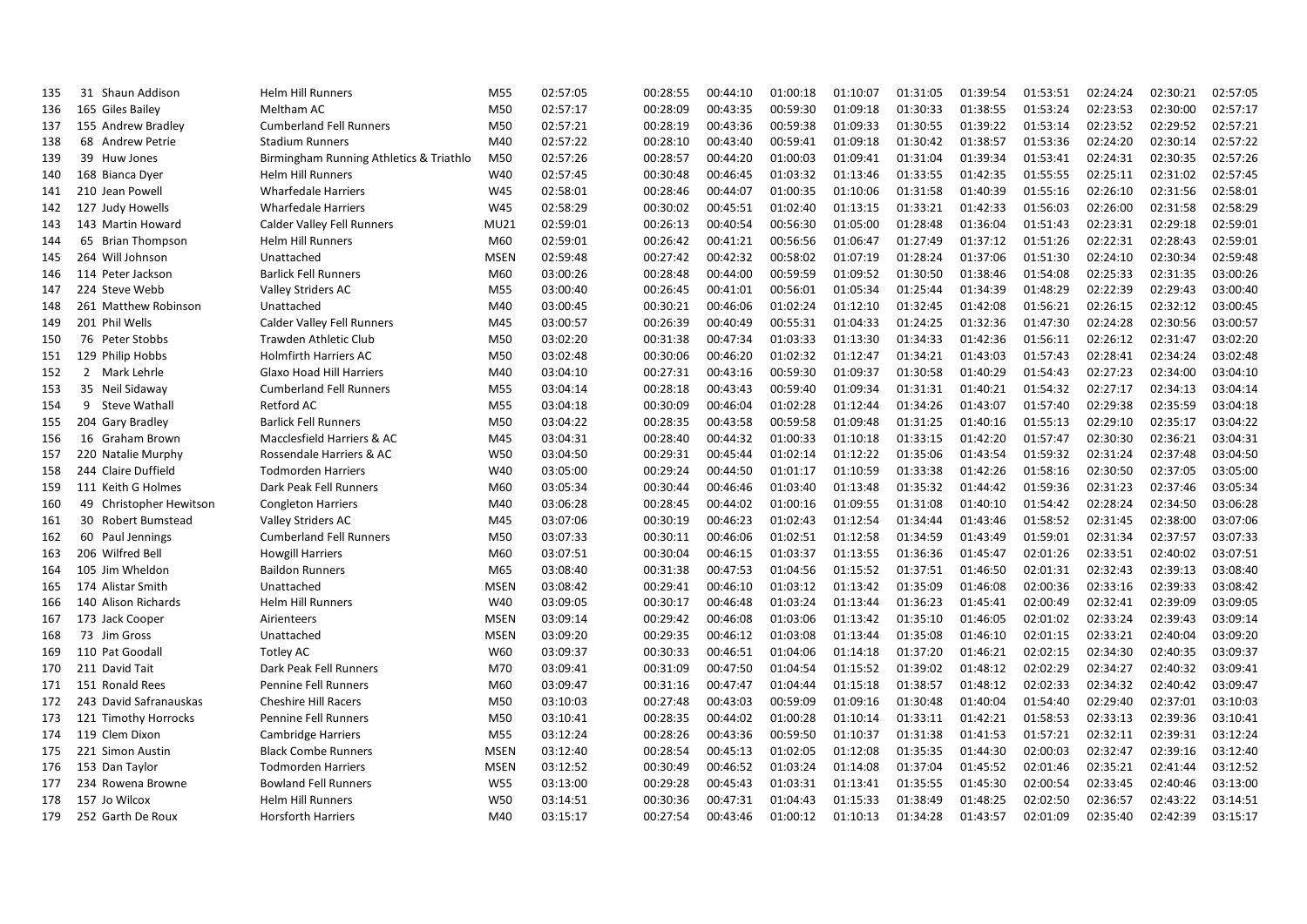| 180 | 125 Neil Wallace        | Pudsey & Bramley AC                     | M40         | 03:16:16 |       | 00:29:55 | 00:46:35 | 01:03:21 | 01:13:57    | 01:37:47 | 01:46:35 | 02:01:41    | 02:37:12 | 02:44:02 | 03:16:16 |
|-----|-------------------------|-----------------------------------------|-------------|----------|-------|----------|----------|----------|-------------|----------|----------|-------------|----------|----------|----------|
| 181 | 27 Steve Jackson        | <b>Horwich R M I Harriers</b>           | M60         | 03:22:27 |       | 00:28:13 | 00:44:29 | 01:01:29 | 01:11:26    | 01:34:30 | 01:43:38 | 01:59:40    | 02:35:07 | 02:42:36 | 03:22:27 |
| 182 | 17 Matthew Wilson       | Jackpot Racing                          | <b>MSEN</b> | 03:23:04 |       | 00:28:44 | 00:44:21 | 01:00:59 | 01:11:41    | 01:34:24 | 01:44:08 | 02:00:59    | 02:37:11 | 02:44:28 | 03:23:04 |
| 183 | 22 Tony Wimbush         | Skipton AC                              | M65         | 03:25:20 |       | 00:31:48 | 00:48:18 | 01:05:46 | 01:16:16    | 01:39:55 | 01:49:31 | 02:08:30    | 02:49:22 | 02:55:51 | 03:25:20 |
| 184 | 256 Sally Chesworth     | <b>Todmorden Harriers</b>               | <b>W50</b>  | 03:25:57 |       | 00:30:57 | 00:47:30 | 01:05:36 | 01:16:18    | 01:40:00 | 01:49:33 | 02:08:33    | 02:49:16 | 02:55:39 | 03:25:57 |
| 185 | 48 Louise Greenwood     | <b>Todmorden Harriers</b>               | W45         | 03:26:19 |       | 00:31:49 | 00:48:46 | 01:07:16 | 01:19:32    | 01:43:19 | 01:54:18 | 02:10:27    | 02:49:32 | 02:55:47 | 03:26:19 |
| 186 | 41 David Gould          | <b>Mercia Fell Runners</b>              | M60         | 03:26:35 |       | 00:32:00 | 00:48:54 | 01:07:19 | 01:19:14    | 01:43:38 | 01:54:22 | 02:10:20    | 02:49:29 | 02:56:16 | 03:26:35 |
| 187 | 246 Paul Taylor         | Saddleworth Runners Club                | M50         | 03:26:53 |       | 00:30:23 | 00:46:44 | 01:04:01 | 01:14:56    | 01:38:40 | 01:48:37 | 02:04:20    | 02:48:15 | 02:54:47 | 03:26:53 |
| 188 | 47 Simon Fisher         | <b>Calder Valley Fell Runners</b>       | M40         | 03:28:50 |       | 00:31:37 | 00:48:23 | 01:06:20 | 01:17:41    | 01:42:13 | 01:52:22 | 02:09:44    | 02:49:42 | 02:56:29 | 03:28:50 |
| 189 | 108 Jackie Scarf        | <b>Calder Valley Fell Runners</b>       | W55         | 03:29:47 |       | 00:30:41 | 00:47:15 | 01:04:32 | 01:15:30    | 01:40:58 | 01:52:20 | 02:09:07    | 02:49:46 | 02:56:53 | 03:29:47 |
| 190 | 32 Philip Barnes        | <b>Pennine Fell Runners</b>             | M55         | 03:29:50 |       | 00:31:44 | 00:48:36 | 01:06:05 | 01:17:31    | 01:42:21 | 01:52:04 | 02:08:53    | 02:50:58 | 02:58:04 | 03:29:50 |
| 191 | 202 Katy Thompson       | Clayton-le-Moors Harriers               | W60         | 03:35:23 |       | 00:33:58 | 00:52:48 | 01:11:10 | 01:23:02    | 01:49:16 | 01:59:51 | 02:18:16    | 02:54:50 | 03:01:33 | 03:35:23 |
| 192 | 42 Lesley Malarkey      | Keswick AC                              | W65         | 03:37:09 |       | 00:34:14 | 00:52:12 | 01:11:35 | 01:23:05    | 01:48:42 | 01:59:48 | 02:18:30    | 02:55:33 | 03:02:53 | 03:37:09 |
| 193 | 25 Debbie Hall          | <b>Holmfirth Harriers AC</b>            | W40         | 03:37:16 |       | 00:30:01 | 00:47:17 | 01:04:12 | 01:14:42    | 01:39:07 | 01:49:14 | 02:09:00    | 02:53:00 | 03:00:57 | 03:37:16 |
| 194 | 147 Matthew Annison     | <b>Todmorden Harriers</b>               | <b>MSEN</b> | 03:37:23 |       | 00:31:55 | 00:48:46 | 01:06:38 | 01:17:54    | 01:42:34 | 01:52:25 | 02:09:58    | 02:49:48 | 02:56:56 | 03:37:23 |
| 195 | 11 Karon Forster        | <b>Calder Valley Fell Runners</b>       | <b>W55</b>  | 03:38:23 |       | 00:30:45 | 00:47:54 | 01:05:42 | $-----$     | 01:42:07 | 01:52:08 | 02:08:49    | 02:52:57 | 03:00:54 | 03:38:23 |
| 196 | 254 Tim Murray          | <b>Helm Hill Runners</b>                | M55         | 03:38:31 |       | 00:31:06 | 00:48:10 | 01:06:13 | 01:17:38    | 01:42:31 | 01:52:34 | 02:09:17    | 02:50:29 | 02:58:31 | 03:38:31 |
| 197 | 50 Alan Brentnall       | <b>Pennine Fell Runners</b>             | M65         | 03:38:37 |       | 00:31:51 | 00:48:43 | 01:06:56 | 01:18:13    | 01:42:58 | 01:54:16 | 02:11:05    | 02:50:07 | 02:58:13 | 03:38:37 |
| 198 | 230 Steve Milner        | <b>Wharfedale Harriers</b>              | M55         | 03:39:02 |       | 00:31:15 | 00:48:13 | 01:05:45 | 01:16:52    | 01:41:37 | 01:52:15 | 02:09:33    | 02:49:44 | 02:56:50 | 03:39:02 |
| 199 | 101 David Culpan        | <b>Calder Valley Fell Runners</b>       | M55         | 03:39:27 | Early | 00:40:31 | 01:01:45 | 01:20:46 | 01:32:54    | 01:56:21 | 02:06:59 | 02:22:39    | 02:58:11 | 03:05:32 | 03:39:27 |
| 200 | 33 Zoe Dijkman          | <b>Todmorden Harriers</b>               | <b>WSEN</b> | 03:43:12 |       | 00:31:37 | 00:48:39 | 01:07:41 | 01:19:21    | 01:47:27 | 01:59:50 | 02:19:30    | 02:57:55 | 03:05:08 | 03:43:12 |
| 201 | 227 Brent Lindsay       | Penistone Footpath Runners & Athletic C | M55         | 03:46:06 |       | 00:32:32 | 00:50:01 | 01:08:52 | 01:20:25    | 01:50:35 | 02:05:43 | 02:23:18    | 03:05:33 | 03:13:39 | 03:46:06 |
| 202 | 251 Robin Gray          | <b>Todmorden Harriers</b>               | M50         | 03:48:26 | Early | 00:39:48 | 01:00:12 | 01:18:21 | 01:29:39    | 01:52:59 | 02:07:32 | 02:24:00    | 03:01:52 | 03:10:42 | 03:48:26 |
| 203 | 231 Denise Tunstall     | <b>Durham Fell Runners</b>              | W50         | 03:54:39 |       | 00:33:21 | 00:51:20 | 01:09:11 | 01:20:31    | 01:52:24 | 02:04:01 | 02:23:37    | 03:09:30 | 03:17:44 | 03:54:39 |
| 204 | 156 Melanie Bradley     | <b>Cumberland Fell Runners</b>          | <b>W55</b>  | 03:54:45 |       | 00:32:46 | 00:50:26 | 01:09:24 | 01:20:28    | 01:52:07 | 02:04:14 | 02:23:42    | 03:08:14 | 03:16:17 | 03:54:45 |
| 205 | 117 Nick Andralojc      | Harrogate Harriers & AC                 | M55         | 03:55:08 | Early | 00:40:40 | 00:59:30 | 01:19:00 | 01:32:36    | 01:57:47 | 02:09:14 | 02:25:53    | 03:06:21 | 03:14:36 | 03:55:08 |
| 206 | 8 Graeme Woodward       | <b>Calder Valley Fell Runners</b>       | M55         | 03:56:43 | Early | 00:41:01 | 01:01:43 | 01:20:21 | 01:32:34    | 01:58:14 | 02:07:54 | 02:26:16    | 03:05:45 | 03:13:44 | 03:56:43 |
| 207 | 34 Kim Ashworth         | <b>Todmorden Harriers</b>               | WSEN        | 04:05:40 |       | 00:35:38 | 00:56:03 | 01:17:42 | 01:32:46    | 02:03:40 | 02:15:35 | 02:34:44    | 03:18:58 | 03:27:11 | 04:05:40 |
| 208 | 208 Christine Bowen     | <b>Goyt Valley Striders</b>             | W60         | 04:10:35 | Early | 00:41:36 | 01:03:59 | 01:26:35 | 01:39:37    | 02:06:30 | 02:19:01 | 02:37:22    | 03:22:25 | 03:30:53 | 04:10:35 |
| 209 | 209 Les Thurston        | <b>Matlock Athletic Club</b>            | M65         | 04:16:03 | Early | 00:38:32 | 01:01:32 | 01:22:24 | 01:34:49    | 02:02:57 | 02:14:51 | 02:34:13    | 03:24:41 | 03:33:34 | 04:16:03 |
| 210 | 214 Mark Newell         | <b>Cambridge Harriers</b>               | M55         | 05:13:32 | Early | 00:44:25 | 01:12:31 | 01:35:19 | 01:51:02    | 02:21:51 | 02:40:28 | 03:02:55    | 04:12:49 | 04:22:45 | 05:13:32 |
|     | 180 Jason Beckett       | <b>Bingley Harriers &amp; AC</b>        | M45         | m6 rtd   |       | 00:31:34 | 00:48:41 | 01:06:24 | 01:19:29    | 01:50:13 | -----    | 02:03:46    | $-----$  | -----    | -----    |
|     | 229 Reginald Czudek     | <b>Todmorden Harriers</b>               | M65         | m6-9     | Early | 00:50:47 | 01:20:43 | 01:50:41 | 02:12:14    | 02:52:22 | $-----$  | -----       | $-----$  | -----    | 03:11:37 |
|     | 141 Anne Milner         | <b>Wharfedale Harriers</b>              | W50         | m8-9     |       | 00:34:33 | 00:53:53 | 01:14:15 | 01:28:27    | 01:56:15 | 02:11:43 | 02:29:53    | $-----$  | -----    | 03:41:20 |
|     | 58 John Spill           | Pudsey & Bramley AC                     | MU21        | rtd      |       | 00:19:02 | 00:29:39 | 00:41:31 | 00:50:27    | -----    | -----    | -----       | $-----$  | -----    | -----    |
|     | 7 Phil Scarf            | <b>Calder Valley Fell Runners</b>       | M50         | rtd      |       | 00:29:44 | 00:44:14 | 01:00:01 | 01:09:35    | 01:30:03 | -----    | -----       | $--- -$  | -----    | -----    |
|     | 205 Andy Monk           | Unattached                              | M60         | rtd      | Early | 00:40:49 | 01:00:59 | 01:20:25 | 01:31:16    | 01:58:57 | 02:10:27 | -----       | $-----$  | -----    | -----    |
|     | 23 Tim Whitcombe        | <b>FRA</b>                              | M55         | rtd      |       | 00:35:05 | 00:56:10 | 01:17:52 | 01:33:01    | 02:06:54 | -----    | -----       | $--- -$  | -----    | $-----1$ |
|     | 10 Shaun Camponi        | Dewsbury Road Runners                   | M55         | rtd      | Early | 00:41:35 | 01:08:09 | 01:33:57 | 01:48:45    | -----    | $--- -$  | $- - - - -$ | $--- -$  | -----    | -----    |
|     | 144 Christopher Goddard | <b>Todmorden Harriers</b>               | <b>MSEN</b> | rtd      |       | 00:23:54 | -----    | -----    | $- - - - -$ | -----    | $-----$  | -----       | $-----1$ | -----    | $-----1$ |
|     | 26 Lou Lyness           | <b>Black Combe Runners</b>              | W65         | rtd      |       | 00:35:09 | 00:53:53 | -----    | $--- -$     | $-----1$ | $--- -$  | $--- -$     | $--- -$  | -----    | $-----1$ |